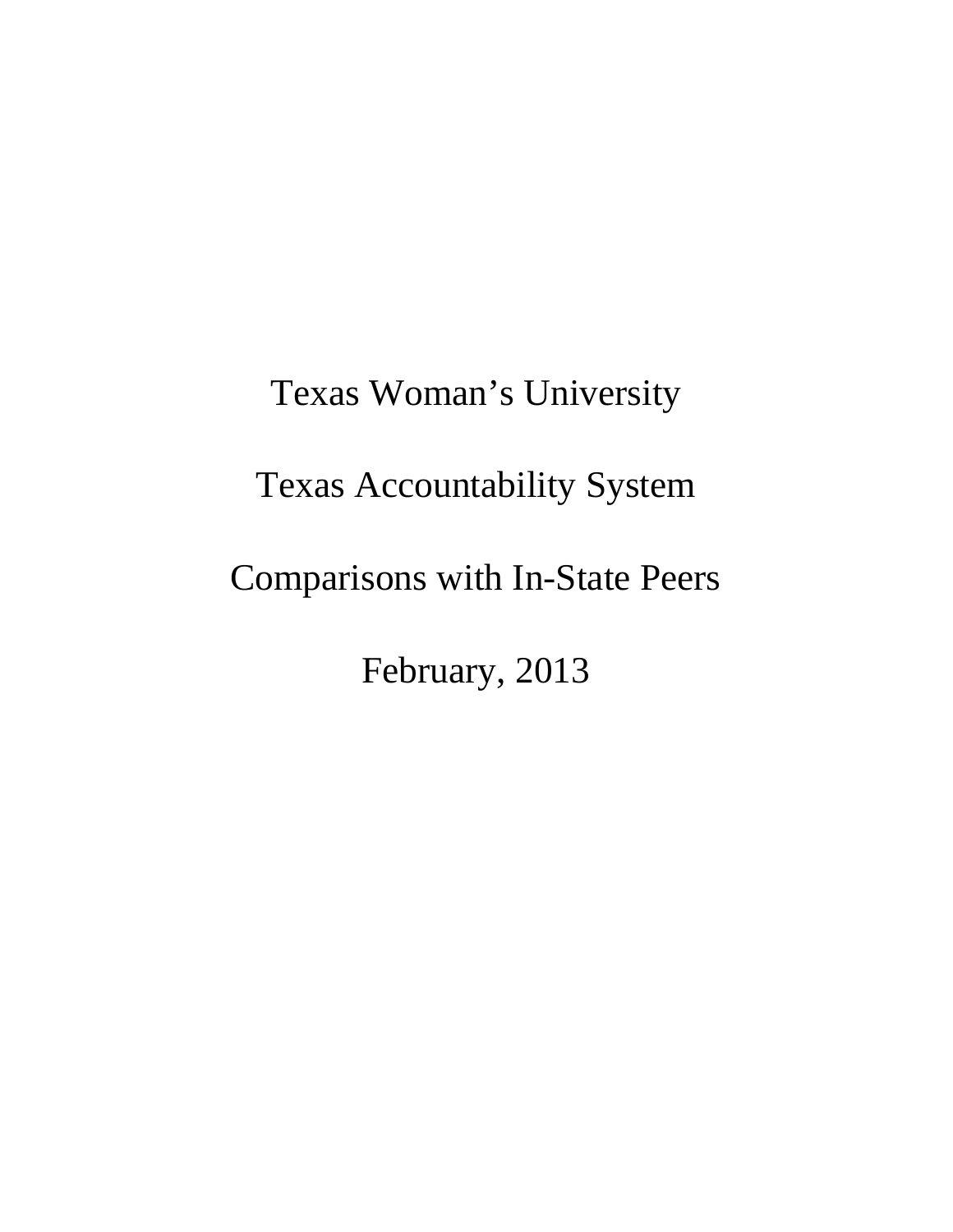#### Table of Contents

| Description                                                              | Page           |
|--------------------------------------------------------------------------|----------------|
| Participation - Headcount Enrollment                                     | $\overline{3}$ |
| Participation - FTE Enrollment                                           | 4              |
| <b>Success - 4 Year Graduation Rates</b>                                 | 5              |
| Success - 5 Year Graduation Rates                                        | 6              |
| <b>Success - 6 Year Graduation Rates</b>                                 | 7              |
| <b>Success - Degrees Awarded</b>                                         | 8              |
| Excellence - Lower Division SCH Taught by Tenure/Tenure Track Faculty    | 9              |
| Excellence - Student/Faculty Ratio                                       | 10             |
| <b>Research - Research Expenditures</b>                                  | 11             |
| Research - Federal & Private Research Expenditures per FTE Faculty       | 12             |
| Institutional Efficiencies and Effectiveness - Administrative Cost Ratio | 13             |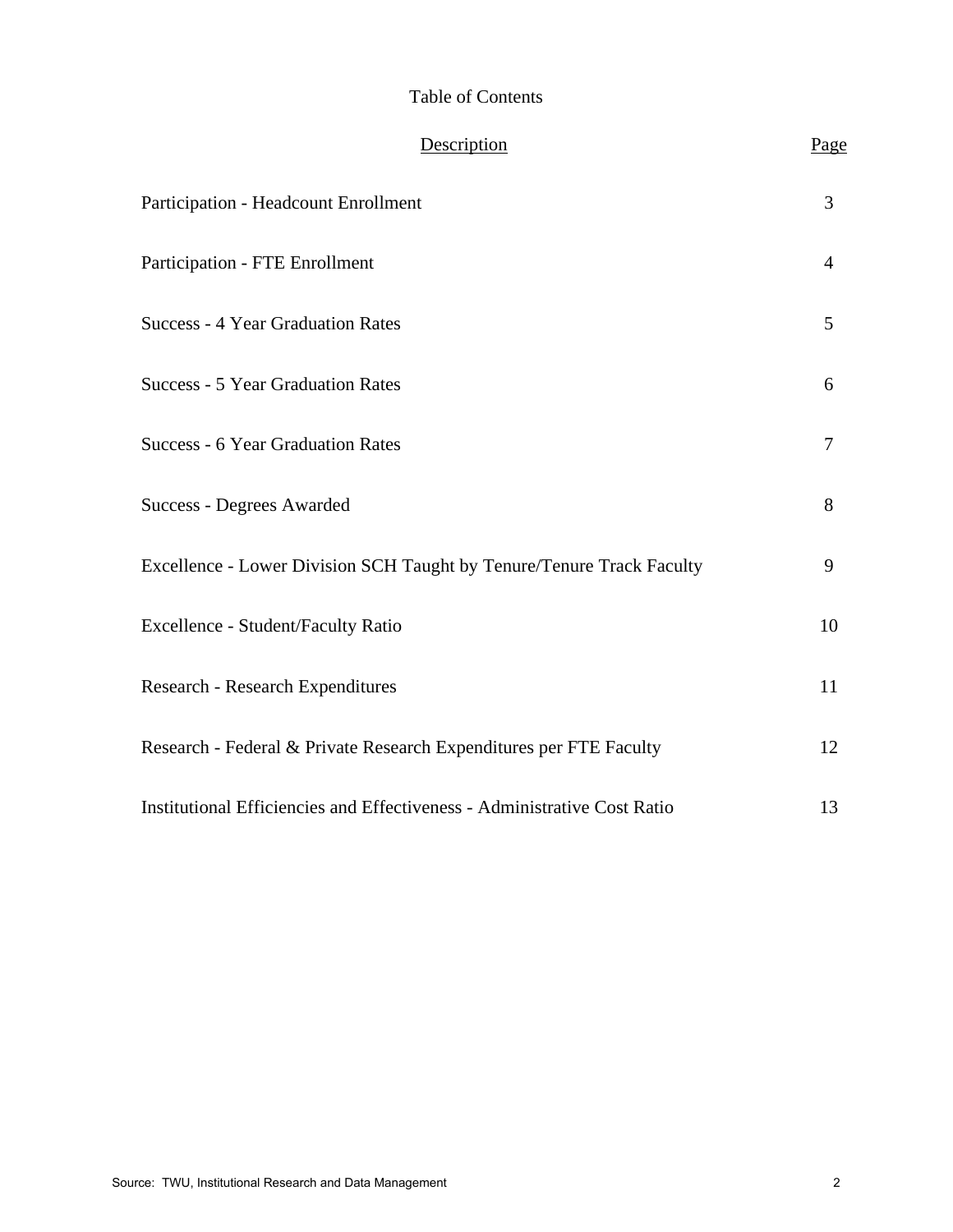# **TWU Comparisons with In State Peers Participation - Headcount Enrollment**

Definition: Total headcount enrollment as of the official census date in the fall semester.



| <b>Doctoral In-State Peer Group</b> | <b>Headcount Enrollment</b><br><b>Fall 2011</b> | <b>Headcount Enrollment</b><br><b>Fall 2012</b> |
|-------------------------------------|-------------------------------------------------|-------------------------------------------------|
| Texas State Univ-San Marcos         | 34,087                                          | 34.225                                          |
| Sam Houston State University        | 17,527                                          | 18,461                                          |
| <b>Texas Woman's University</b>     | 14,503                                          | 14,898                                          |
| Texas A&M Univ-Commerce             | 10,726                                          | 11,187                                          |
| Texas A&M Univ-Corpus Christi       | 10,162                                          | 10,508                                          |
| <b>Texas Southern University</b>    | 9,730                                           | 9,646                                           |
| Texas A&M Univ-Kingsville           | 6,731                                           | 7.234                                           |

**TWU Target for 2012: Increase headcount enrollment to 14,955**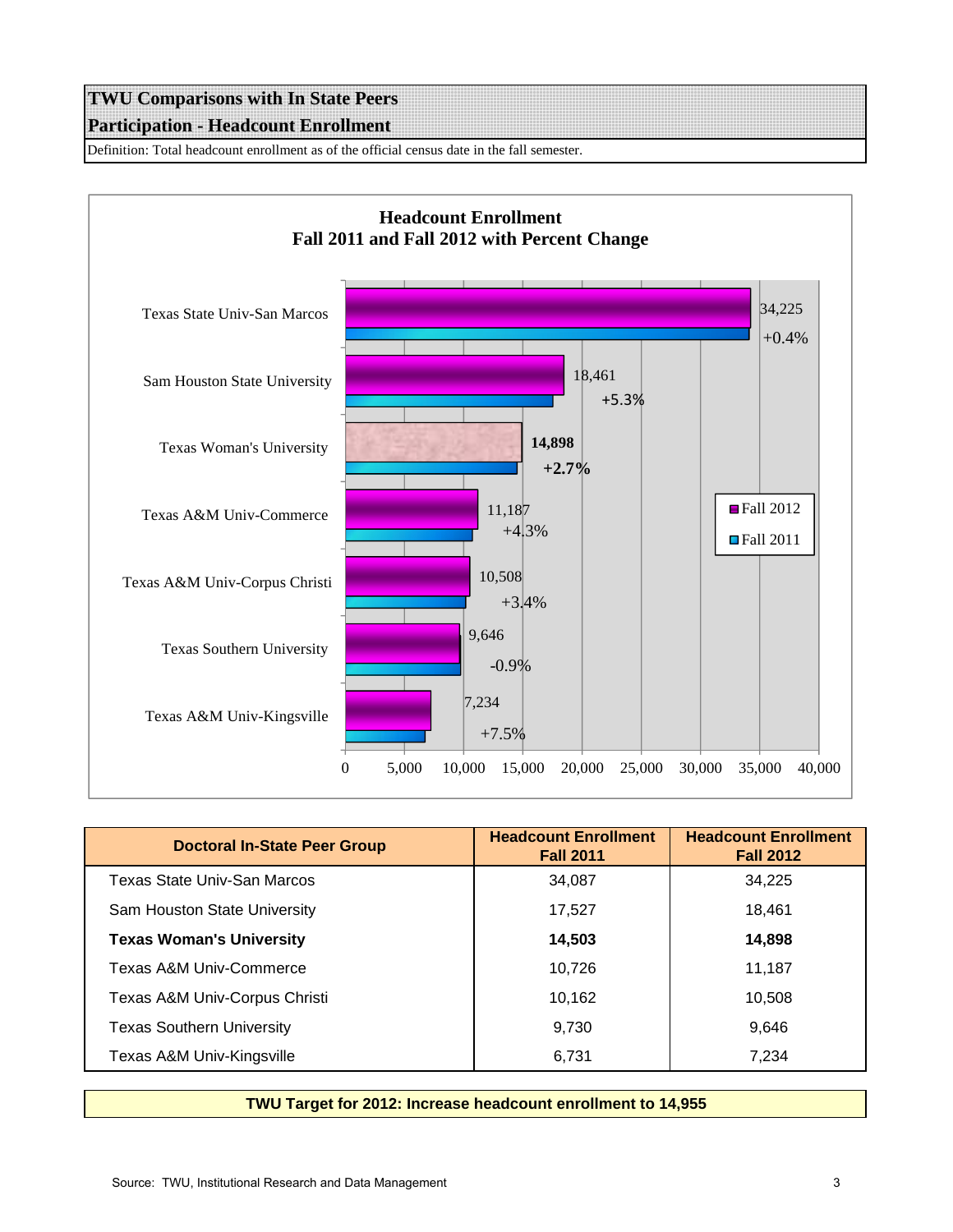#### **Participation - FTE Enrollment**

Definition: The sum of Undergraduate semester credit hours (SCH)/15, Master's SCH/12, and Doctoral SCH/9.



| <b>Doctoral In-State Peer Group</b> | <b>FTE Enrollment</b><br><b>Fall 2011</b> | <b>FTE Enrollment</b><br><b>Fall 2012</b> |
|-------------------------------------|-------------------------------------------|-------------------------------------------|
| <b>Texas State Univ-San Marcos</b>  | 27,497                                    | 27,864                                    |
| Sam Houston State University        | 14,144                                    | 14,932                                    |
| <b>Texas Woman's University</b>     | 10,405                                    | 10,396                                    |
| <b>Texas Southern University</b>    | 8,239                                     | 8,487                                     |
| Texas A&M Univ-Corpus Christi       | 7,896                                     | 8,236                                     |
| <b>Texas A&amp;M Univ-Commerce</b>  | 7,537                                     | 7,798                                     |
| Texas A&M Univ-Kingsville           | 5,495                                     | 5,910                                     |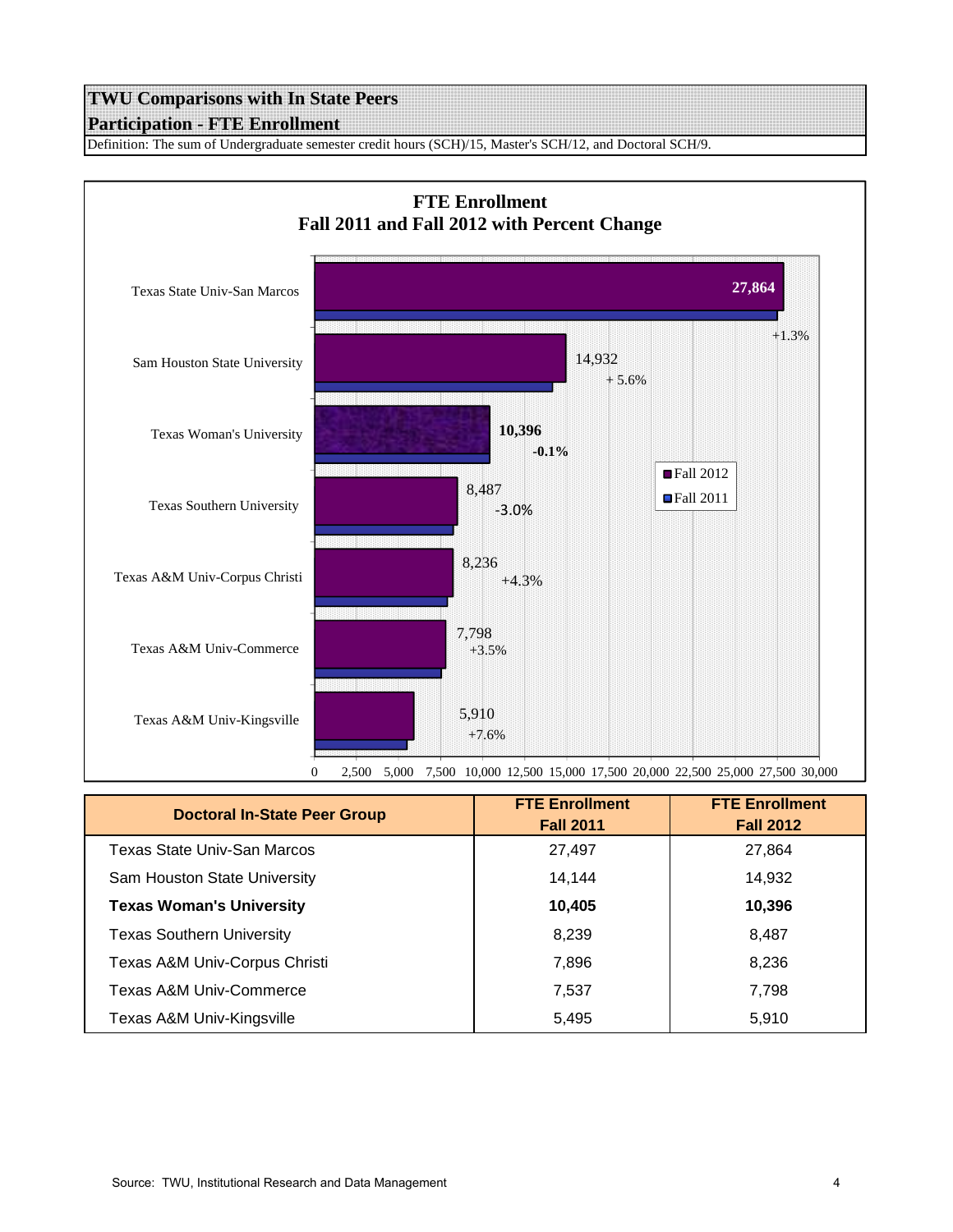#### **Success - 4 Year Graduation Rates**

Definition: Percentage of first-time-in-college (FTIC), full-time, degree-seeking students who have graduated from the *same institution or another* Texas public institution after four, five, and six years.



|                                     | <b>4 Year Grad Rate</b> |             |
|-------------------------------------|-------------------------|-------------|
| <b>Doctoral In-State Peer Group</b> | 2005 Cohort             | 2007 Cohort |
| <b>Statewide Graduation Rate</b>    | 29%                     | 30%         |
| Texas State Univ-San Marcos         | 30%                     | 33%         |
| Sam Houston State University        | 30%                     | 30%         |
| Texas A&M Univ-Corpus Christi       | <b>24%</b>              | <b>28%</b>  |
| <b>Texas Woman's University</b>     | 21%                     | 24%         |
| Texas A&M Univ-Commerce             | <b>21%</b>              | 26%         |
| Texas A&M Univ-Kingsville           | 16%                     | <b>20%</b>  |
| <b>Texas Southern University</b>    | 3%                      | 3%          |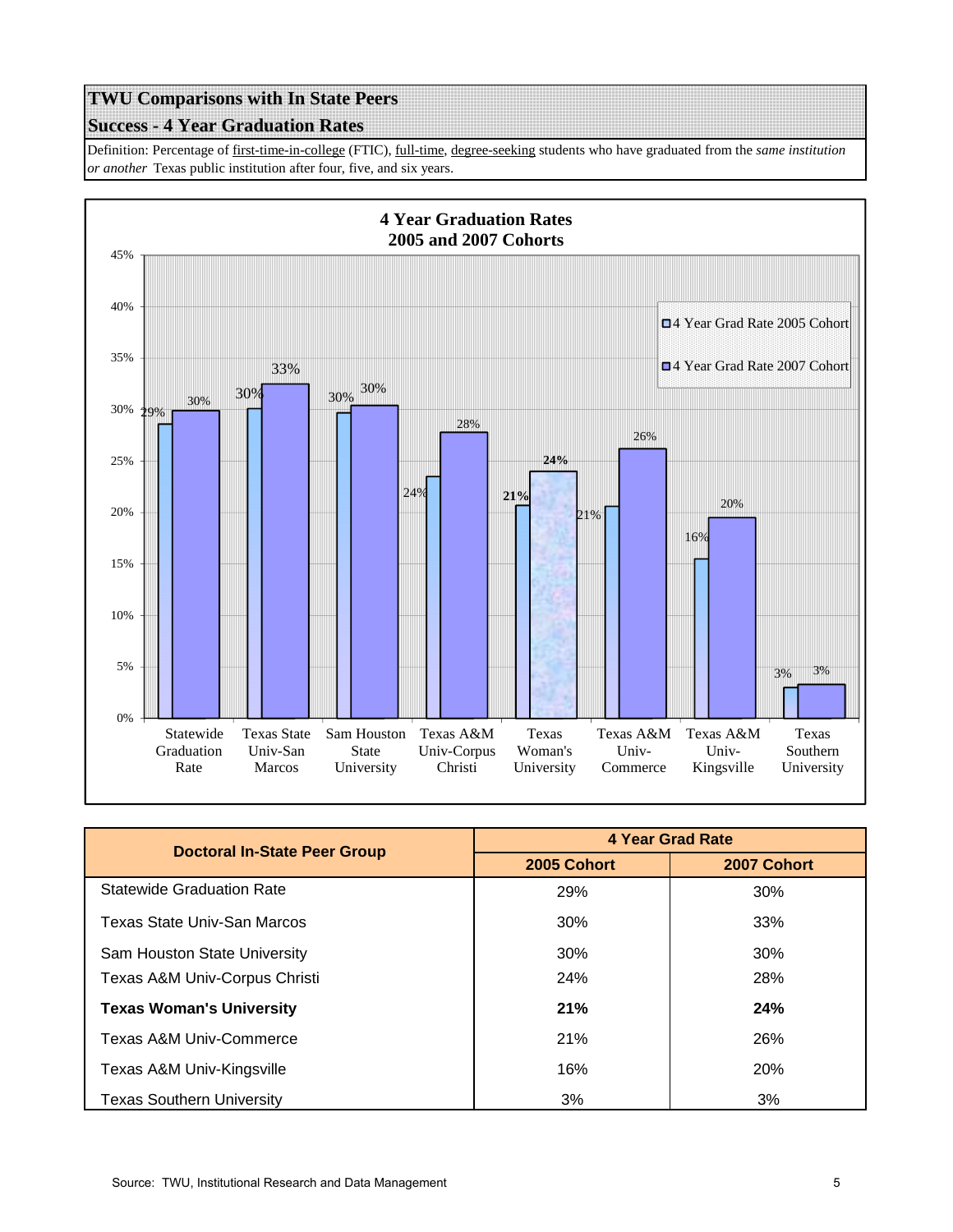#### **Success - 5 Year Graduation Rates**

Definition: Percentage of first-time-in-college (FTIC), full-time, degree-seeking students who have graduated from the *same institution or another* Texas public institution after four, five, and six years.



| <b>Doctoral In-State Peer Group</b> | <b>5 Year Grad Rate</b> |      |
|-------------------------------------|-------------------------|------|
|                                     | 2004                    | 2006 |
| <b>Statewide Graduation Rate</b>    | 49%                     | 51%  |
| Texas State Univ-San Marcos         | 55%                     | 54%  |
| Sam Houston State University        | 49%                     | 51%  |
| <b>Texas Woman's University</b>     | 45%                     | 46%  |
| Texas A&M Univ-Corpus Christi       | 44%                     | 44%  |
| Texas A&M Univ-Commerce             | 37%                     | 36%  |
| Texas A&M Univ-Kingsville           | 32%                     | 30%  |
| <b>Texas Southern University</b>    | 10%                     | 10%  |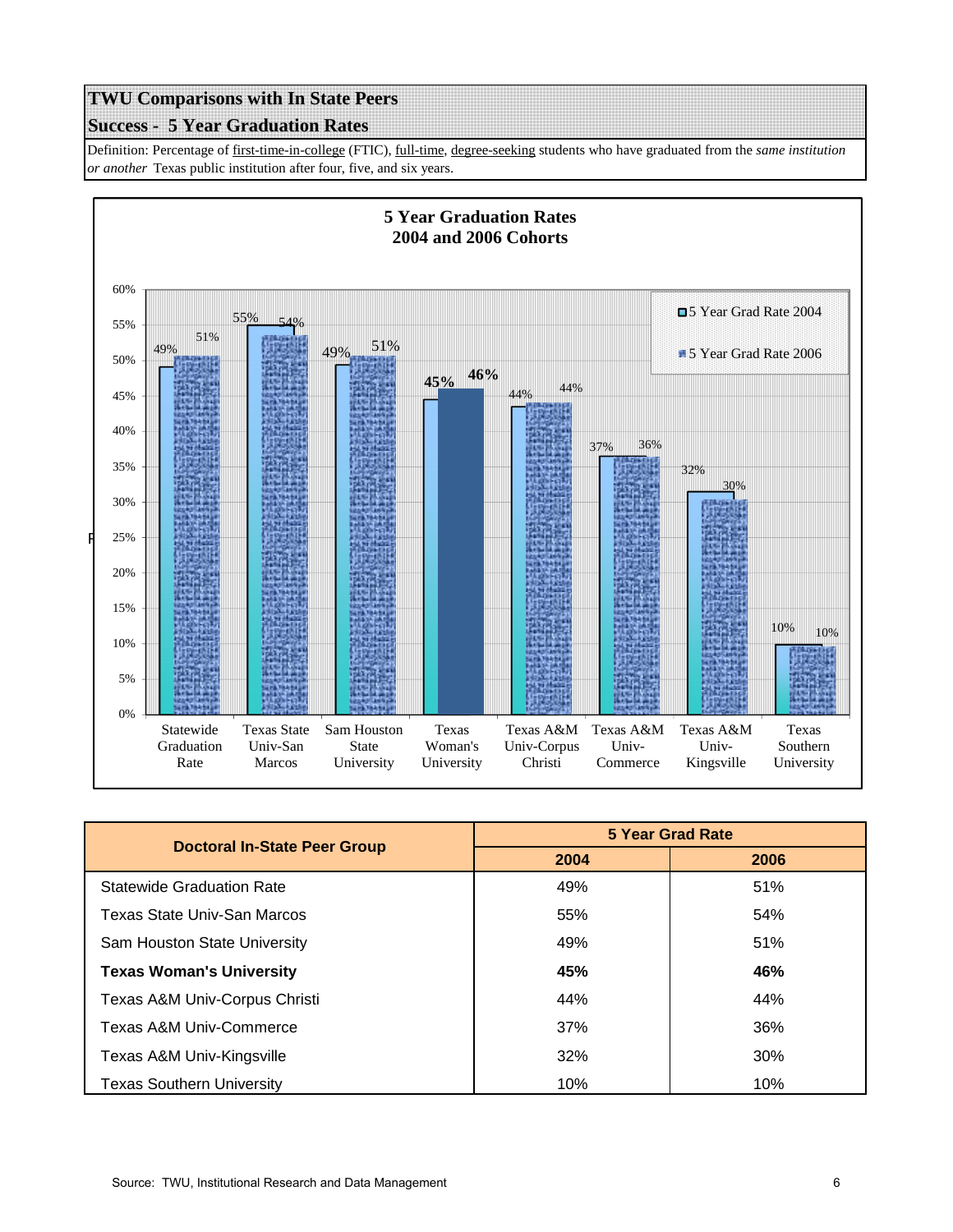#### **Success - 6 Year Graduation Rates**

Definition: Percentage of first-time-in-college (FTIC), full-time, degree-seeking students who have graduated from the *same institution or another* Texas public institution after four, five, and six years.



| <b>Doctoral In-State Peer Group</b> | <b>6 Year Grad Rate</b> |             |
|-------------------------------------|-------------------------|-------------|
|                                     | 2003 Cohort             | 2005 Cohort |
| <b>Statewide Graduation Rate</b>    | 56%                     | 58%         |
| Texas State Univ-San Marcos         | 66%                     | 64%         |
| Sam Houston State University        | 54%                     | 60%         |
| Texas A&M Univ-Corpus Christi       | 53%                     | 51%         |
| <b>Texas Woman's University</b>     | 54%                     | 48%         |
| Texas A&M Univ-Commerce             | 51%                     | 43%         |
| Texas A&M Univ-Kingsville           | 31%                     | 40%         |
| <b>Texas Southern University</b>    | 12%                     | 14%         |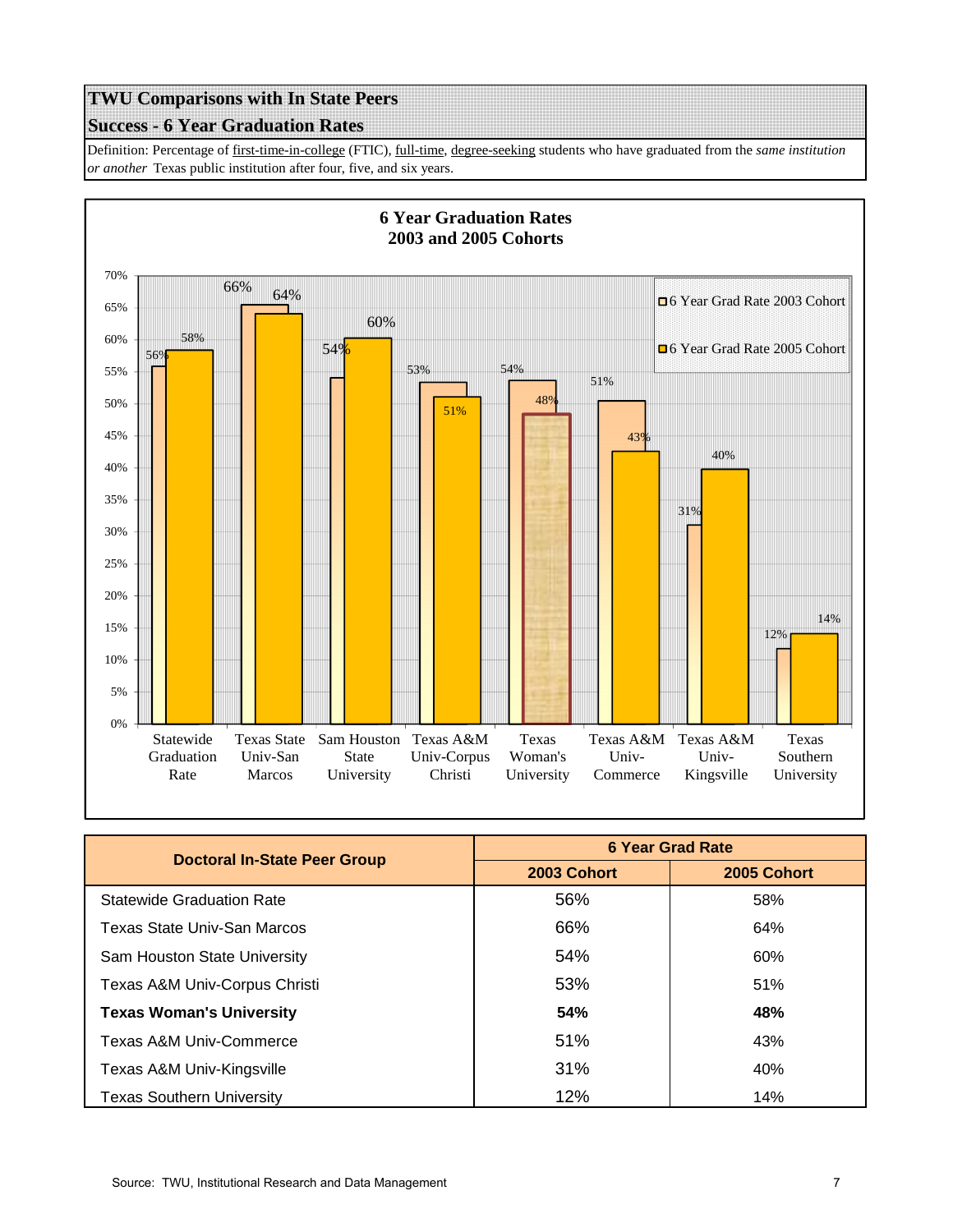#### **Success - Degrees Awarded**

Definition: Total number of degrees awarded by level.



| <b>Doctoral In-State Peer Group</b> | <b>Degrees Awarded</b> |                |
|-------------------------------------|------------------------|----------------|
|                                     | <b>FY 2011</b>         | <b>FY 2012</b> |
| Texas State Univ-San Marcos         | 6,752                  | 6,850          |
| Sam Houston State University        | 3,931                  | 3,925          |
| <b>Texas Woman's University</b>     | 3,550                  | 3,663          |
| <b>Texas A&amp;M Univ-Commerce</b>  | 2,560                  | 2.944          |
| Texas A&M Univ-Corpus Christi       | 1,877                  | 2,071          |
| <b>Texas Southern University</b>    | 1.277                  | 1,328          |
| Texas A&M Univ-Kingsville           | 1.224                  | 1.283          |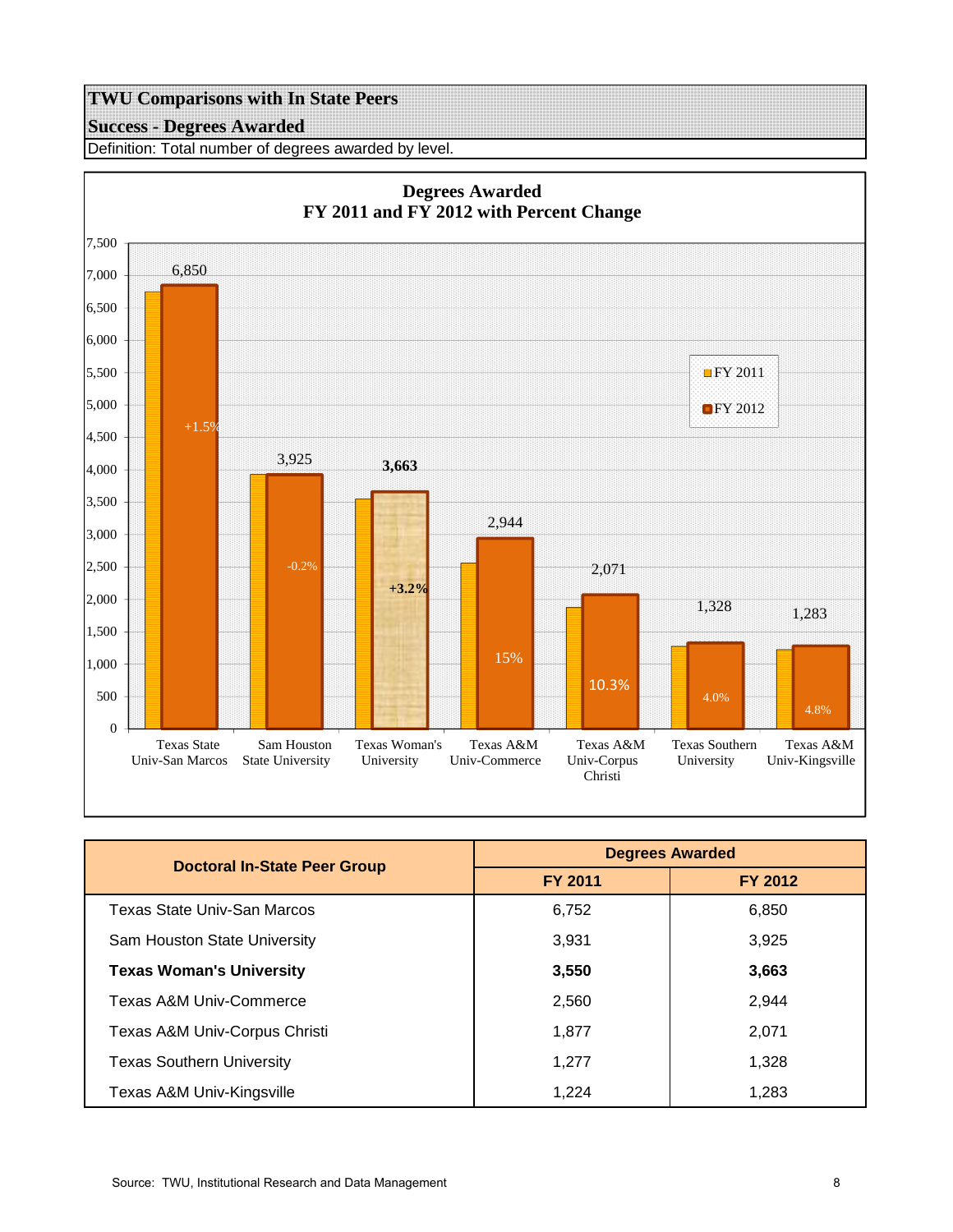

| <b>Lower Division SCH Taught by</b><br><b>Tenure/Tenure Track Faculty</b> |                  |
|---------------------------------------------------------------------------|------------------|
| <b>Fall 2010</b>                                                          | <b>Fall 2011</b> |
| 35%                                                                       | 48%              |
| 47%                                                                       | 48%              |
| 46%                                                                       | 45%              |
| 46%                                                                       | 44%              |
| 33%                                                                       | 37%              |
| 35%                                                                       | 35%              |
| 30%                                                                       | 30%              |
|                                                                           |                  |

Note: THECB did not report Fall 2012 faculty data as of 1/09/2013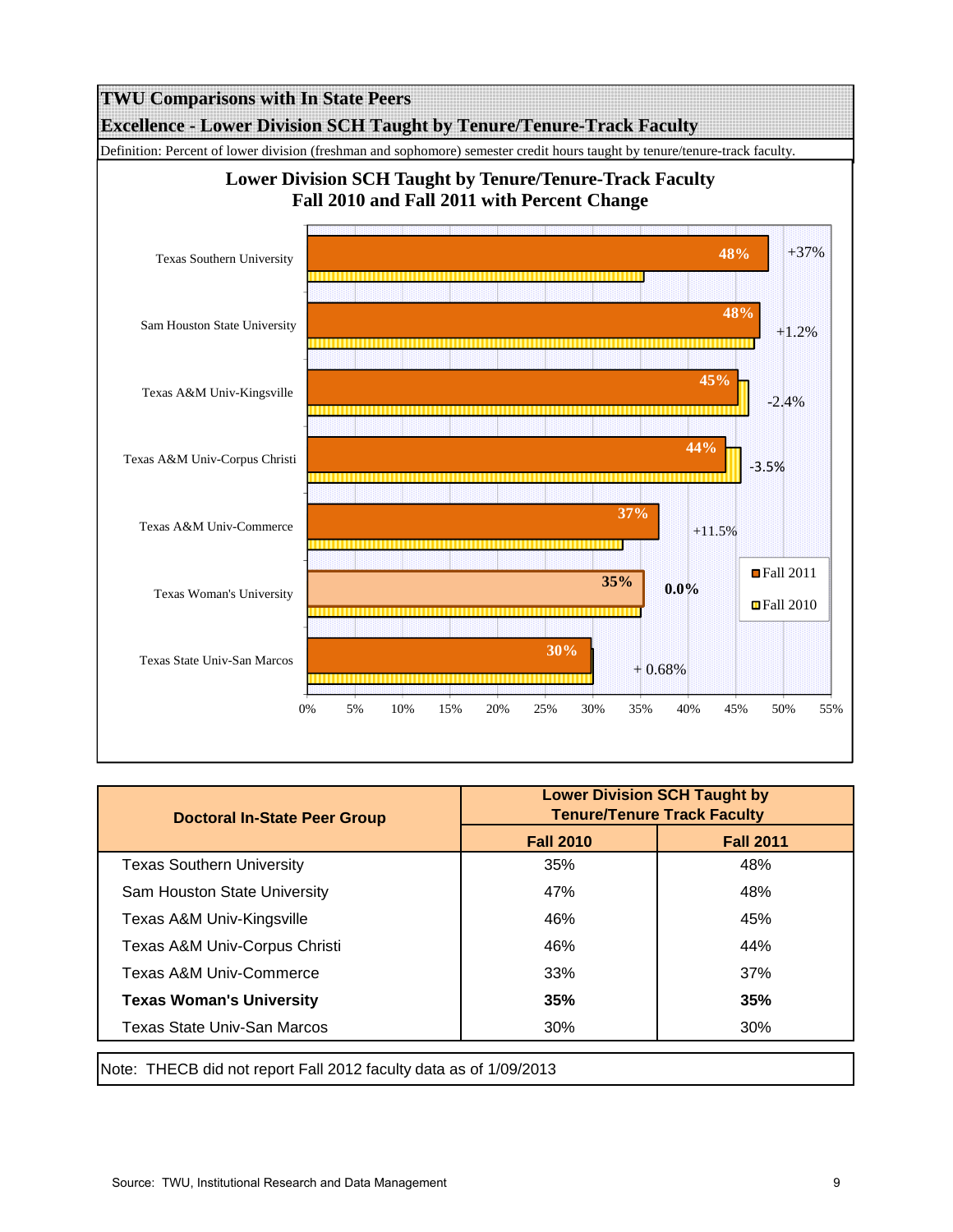

| Doctoral In-State Peer Group     | <b>Student/Faculty Ratio</b> |                  |
|----------------------------------|------------------------------|------------------|
|                                  | <b>Fall 2010</b>             | <b>Fall 2011</b> |
| Texas A&M Univ-Kingsville        | 17                           | 18               |
| <b>Texas Woman's University</b>  | 18                           | 19               |
| <b>Texas Southern University</b> | 19                           | 19               |
| Texas A&M Univ-Commerce          | 20                           | 22               |
| Texas A&M Univ-Corpus Christi    | 21                           | 22               |
| Sam Houston State University     | 25                           | 25               |
| Texas State Univ-San Marcos      | 29                           | 29               |

Note: No TWU target for reduction of this ratio has been set at this time because TWU already has a ratio lower than most other state institutions and has one of the lowest in the doctoral peer group. THECB did not report Fall 2012 faculty data as of 1/09/2013.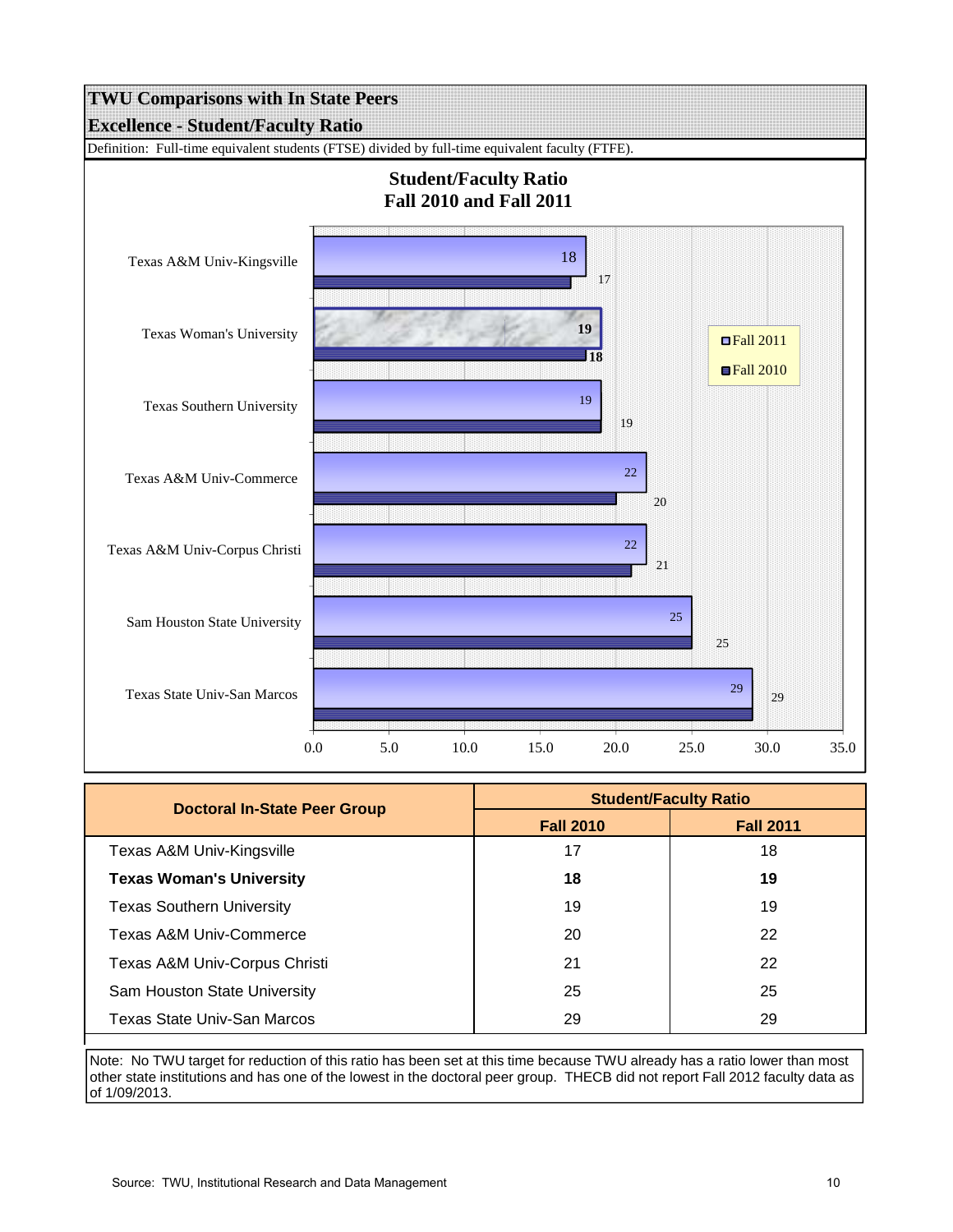#### **Research - Research Expenditures**

Definition: Research expenditures by source of funds as reported in the annual research expenditures report.



|                                     | <b>Research Expenditures</b> |              |
|-------------------------------------|------------------------------|--------------|
| <b>Doctoral In-State Peer Group</b> | <b>FY 2011</b>               | FY 2012      |
| Texas State Univ-San Marcos         | \$33,487,000                 | \$36,664,000 |
| Texas A&M Univ-Kingsville           | \$16,159,000                 | \$16,416,000 |
| Texas A&M Univ-Corpus Christi       | \$16,244,000                 | \$15,171,000 |
| <b>Texas Southern University</b>    | \$6,318,000                  | \$6,380,000  |
| Sam Houston State University        | \$5,553,000                  | \$5,111,000  |
| <b>Texas Woman's University</b>     | \$2,652,000                  | \$3,864,000  |
| Texas A&M Univ-Commerce             | \$2,327,000                  | \$2,289,000  |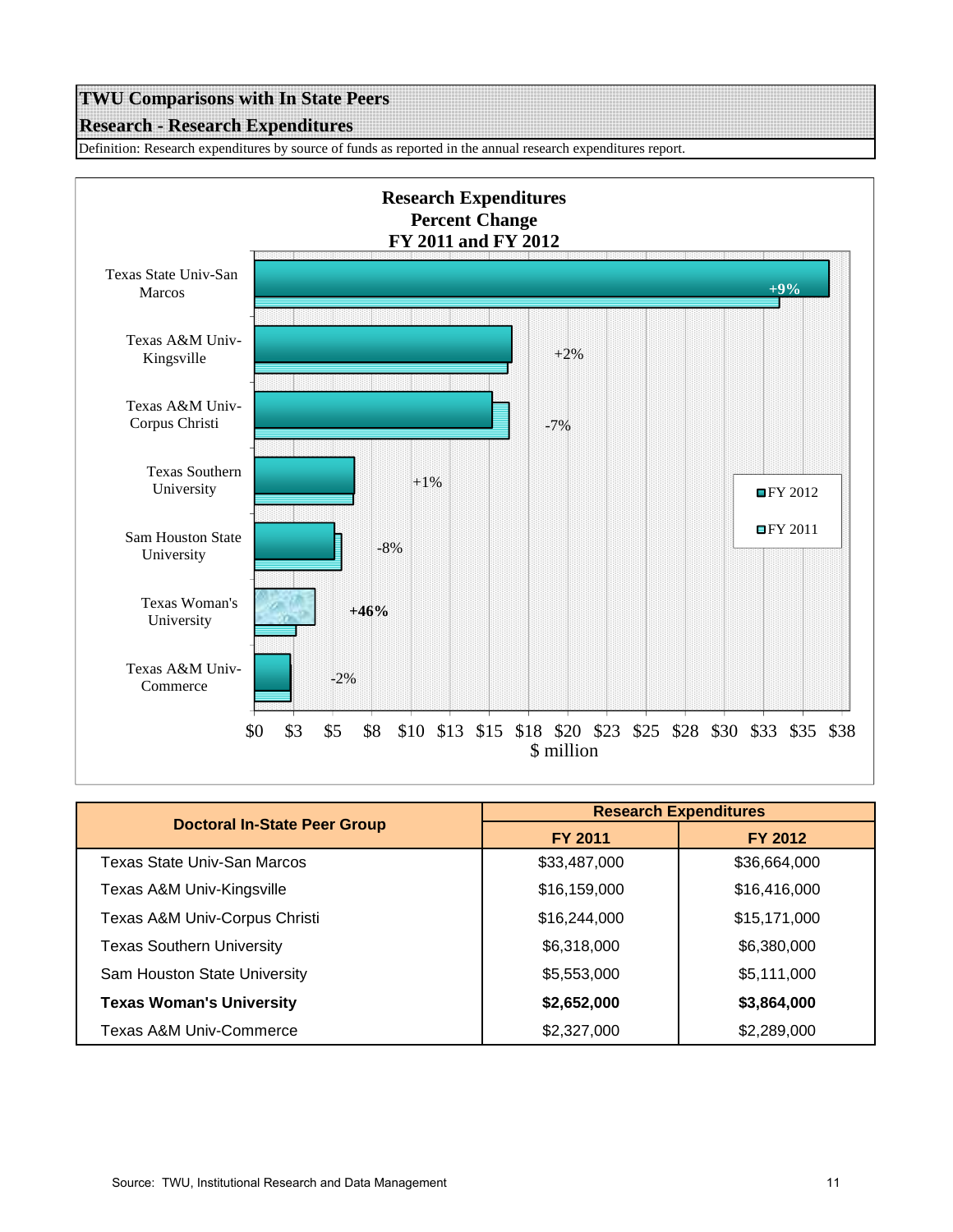**Research - Federal & Private Research Expenditures per FTE Tenure/Tenure-Track Faculty**

Definition: Federal and private research expenditures divided by the number of all tenure/tenure-track full-time equivalent teaching faculty (FTFE). The inclusion of private research funds was made to match the LBB performance measure. This measure definition changed in FY 2007.



|                                     | <b>Federal \$ per FTE Tenure/TT Faculty</b> |                |
|-------------------------------------|---------------------------------------------|----------------|
| <b>Doctoral In-State Peer Group</b> | <b>FY 2011</b>                              | <b>FY 2012</b> |
| Texas A&M Univ-Kingsville           | \$46,935                                    | \$52,509       |
| Texas A&M Univ-Corpus Christi       | \$47,833                                    | \$51,539       |
| Texas State Univ-San Marcos         | \$35,781                                    | \$35,443       |
| <b>Texas Southern University</b>    | \$19,212                                    | \$16,708       |
| Texas A&M Univ-Commerce             | \$9,751                                     | \$9,650        |
| <b>Texas Woman's University</b>     | \$5,794                                     | \$8,345        |
| Sam Houston State University        | \$9,930                                     | \$7,940        |